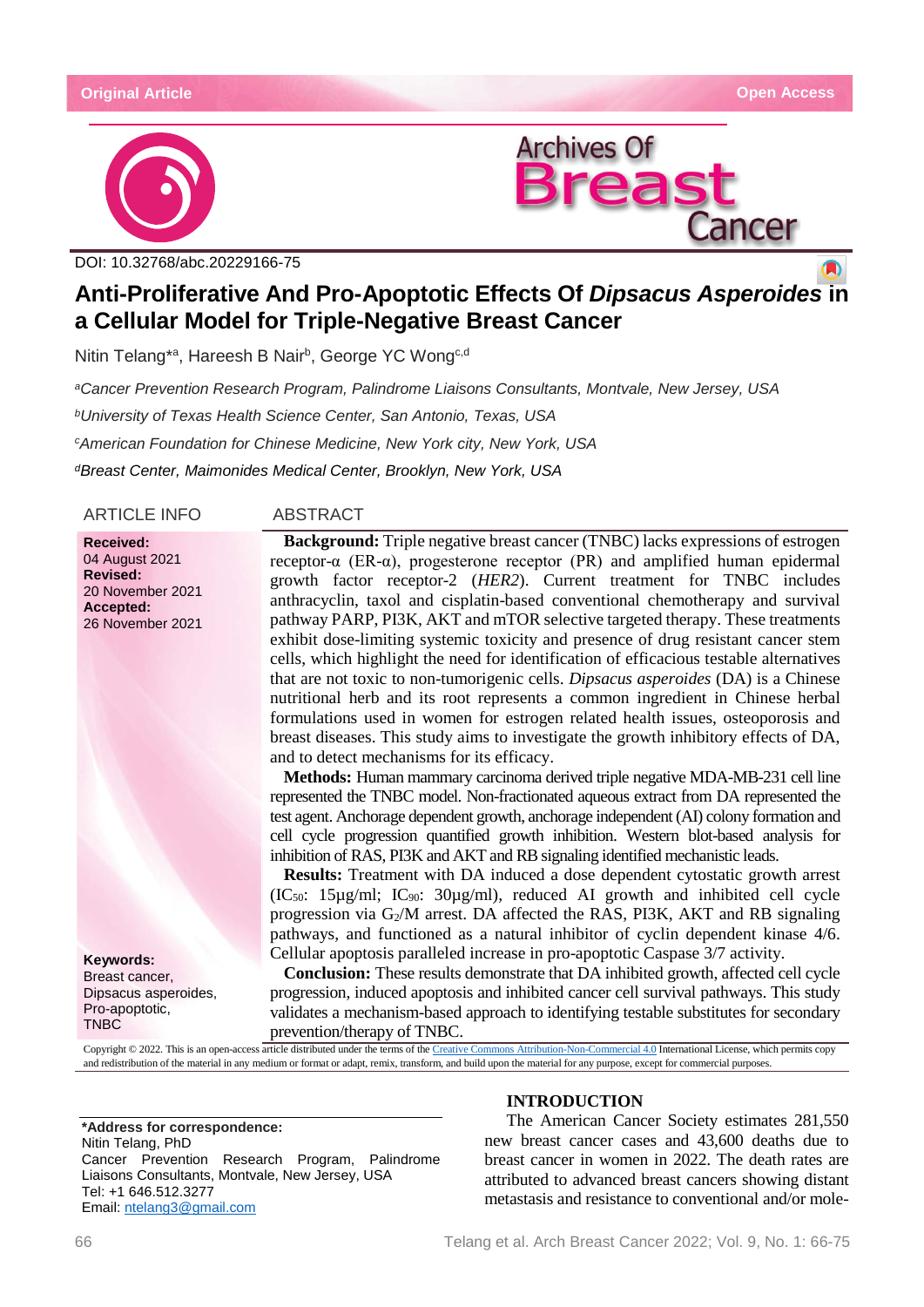

cular therapy.<sup>1</sup> The triple negative breast cancer (TNBC) is an aggressive molecular subtype with no expression of ER-α, PR and amplified *HER2*, and, therefore, is resistant to conventional endocrine or *HER2* targeted therapy.<sup>2,3</sup> Current treatment consists of anthracyclin, taxol and platinum-based convent-ional chemotherapy, and survival pathway selective poly (ADP-ribose) polymerase (PARP), phosphoin-ositide-3 kinase (PI3K) and mammalian target of rapa-mycin  $(m-TOR)$  inhibitor-based targeted therapy.<sup>4,5</sup> These treatments cause long-term dose-limiting systemic toxicity, *de novo* or acquired tumor resist-ance, and appearance of drug resistant cancer stem cells affecting therapeutic efficacy and causing disease progression.6 Thus, these limitations highlight the need for identification of new and less toxic treatment choices which are testable.

Traditional Chinese herbal formulations consisting of several nutritional herbs are used in women for estrogenrelated issues, osteoporosis and breast diseases.<sup>7-10</sup> Chinese nutritional herbs exhibiting minimal systemic toxicity in vivo and effective growth inhibition of cancer cells should offer testable alternatives as novel approaches to potential secondary prevention/therapy of chemo-endocrine therapy resistant breast cancer.

Several Chinese nutritional herbs that function via distinct mechanisms of action exhibit growth inhibitory effects in cellular models for the  $ER-\alpha$  positive, PR positive, and *HER2* negative (Luminal A) and ERα negative, PR negative and HER2 negative (triple negative) molecular subtypes of breast cancer. $11-17$ Additionally, published evidence from a comparative study on isogenic MCF-7 phenotypes with modulated ER-α function has demonstrated that the Chinese nutritional herb *Dipsacus asperoides* (DA) exhibits essentially similar growth inhibitory effects for the phenotypes with functional or non-functional  $ER-\alpha$ <sup>15</sup> To extend and confirm the concept of novel testable alternatives in TNBC, this study sought to examine the growth inhibitory effects of DA, and to identify potential mechanisms for its efficacy in the MDA-MB-231 model.

# **METHODS**

#### *Experimental Model*

The human breast carcinoma derived MDA-MB-231 cell line was taken from American Type Culture Collection (ATCC, Manassas, VA, USA). This cell line does not have the expression of  $ER-\alpha$ , PR and of amplified HER2, $^{18,19}$  and therefore, constitutes a cellular model for TNBC. The MDA-MB-231 cells were cultured in RPMI medium with L-glutamine and 5% fetal bovine serum (Life Technologies, Grand Island, NY) following the vendor's protocol.

#### *Dose Response of DA*

The stock solution for the non-fractionated aqueous extract for DA was prepared based on the published protocol.13,14 Briefly, 20g of DA roots were boiled in 200ml of deionized water to reduce the volume to 100ml, and the 500xg supernatant was collected (Extract I). The resulting residue was boiled in 100ml of deionized water to reduce the volume to 50ml, and the 500xg supernatant was collected (Extract II). The two extracts were combined and boiled to reduce the volume to 25ml. Twenty ml of the 500xg supernatant represented the 100% non-fractionated aqueous extract, which was diluted in the culture medium to obtain a concentration of 1mg/ml representing the stock solution. This stock solution was serially diluted using the culture medium to obtain the concentration range of 10µg/ml to 50µg/ml. For the dose response experiments,  $5\times10^3$  MDA-MB-231 cells were seeded in 96-well plates and treated hours later with DA at the concentrations of 10µg/ml, 20µg/ml, 40µg/ml and 50µg/ml. The control cells were maintained in the culture medium (untreated control). The cultures were maintained for 7 days at  $37^{\circ}$ C in a  $CO_2$  incubator. The medium was replenished after the first 3 days with fresh medium containing relevant concentrations of DA for the treated groups. Cell viability was determined on day 7 after seeding by Cell Titre Glo 2.0 assay (Promega Corporation, Madison, WI, USA) as recommended in the vendor's protocol. The data from the dose response experiments were extrapolated to determine the minimally effective inhibitory  $IC_{25}$ , halfmaximal  $IC_{50}$  and maximally cytostatic  $IC_{90}$ concentrations of DA.

# *Anchorage independent (AI) Growth*

For this assay, a 6% stock solution of agar was prepared by dissolving DNA grade agar (Sigma-Aldrich-Merk K Ga A) with an appropriate volume of 2X RPMI medium. To prepare the basement layer, this stock solution was diluted to 0.6% with 2XRPMI medium, dispersed in a 6-well plate and allowed to solidify overnight at 37°C. MDA-MB-231 cell suspension, at a density of  $5x10^5$  per ml, was prepared in RPMI medium containing 0.33% agar, and was overlaid on the basement layer in the presence of 2.5µg/ml, 15.0µg/ml and 30.0µg/ml of DA, equivalent to  $IC_{25}$ ,  $IC_{50}$  and  $IC_{90}$ , respectively (treatment group). Cell suspension in the culture medium represented the untreated control group. The cultures were incubated at  $37^{\circ}$ C in a CO<sub>2</sub> incubator for 21 days. The AI colonies were fixed overnight in 4% phosphate buffered formaldehyde (Sigma-Aldrich), stained with 0.005% crystal violet (Sigma-Aldrich), and colony counts were determined at 10x magnification.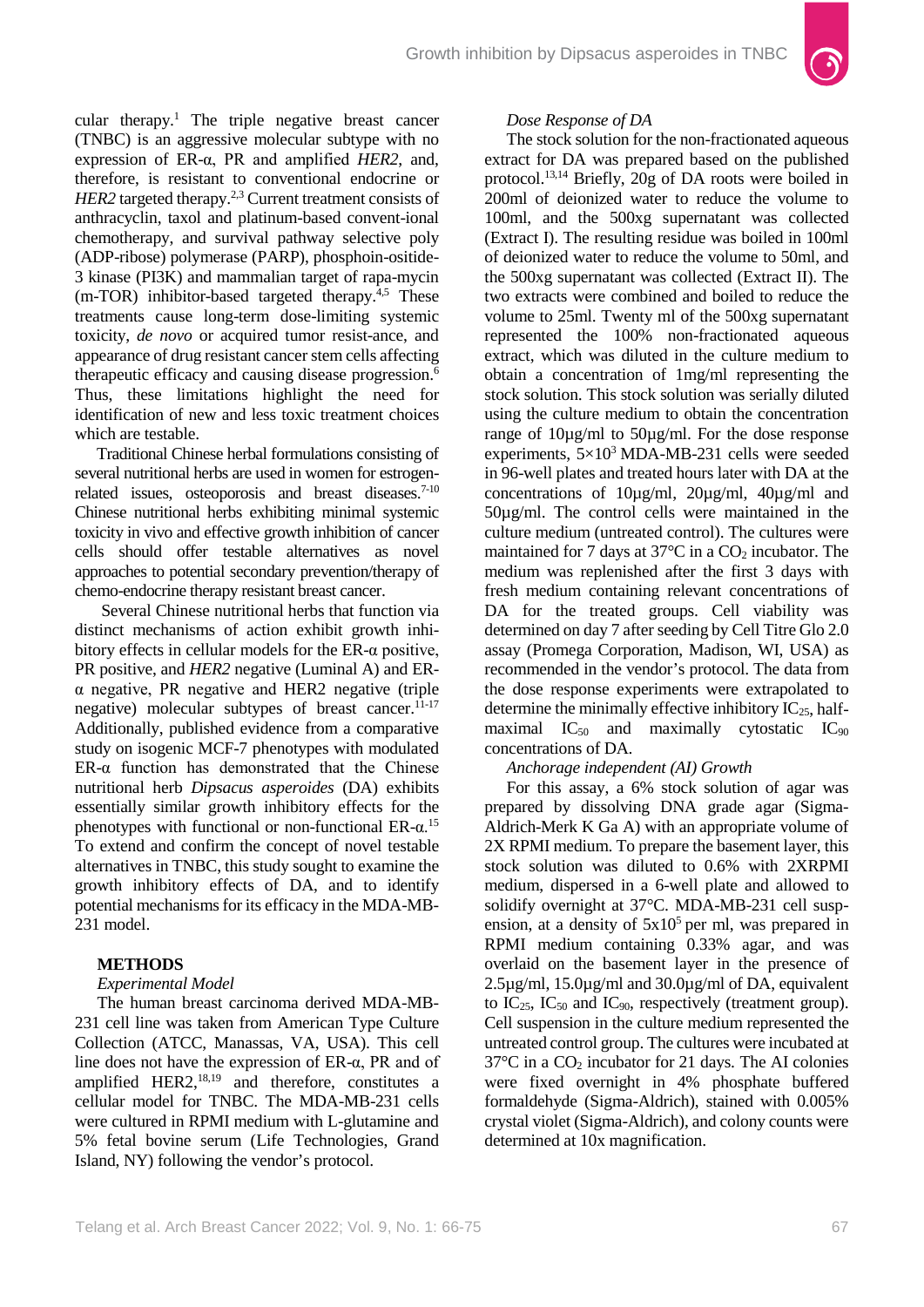# *Cell Cycle Progression*

For the analysis of cell cycle,  $5\times10^4$  cells were seeded in T-25 flasks and treated for 24h post-seeding with 2.5, 15.0 and 30.0µg/ml concentrations of DA for 48h. The cells were harvested by trypsinization, pelleted at 500xg at room temperature, and washed twice with cold phosphate buffered saline (PBS, Sigma-Aldrich). The cells were then fixed with cold 70% ethanol, washed with cold PBS, and stained with 50μg/ml propidium iodide (PI, Sigma-Aldrich) dissolved in PBS. Subsequently, the cells were incubated with 10µg/ml ribonuclease A (Sigma-Aldrich) at 37°C for 20mins, followed by overnight incubation at 4°C in the dark. DNA content was determined by flow cytometry using Becton Dickinson FACSCAN Flow Cytometer (BD Biosciences, Research Triangle Park, NC, USA) and analyzed using FCS Express software version 306 (De Novo Software, Pasadena, CA, USA) to determine the individual cell population in Sub  $G_0$  (apoptotic),  $G_1$ (quiescent), S and  $G<sub>2</sub>/M$  (proliferative) phases of the cell cycle. The data were presented as % cell population in Sub  $G_0$ ,  $G_1$  and G2/M phases of the cell cycle.

# *Western Blot Analysis*

For these experiments, cells were seeded in 10cm dishes at 70% confluence one day before the treatment. The cultures were treated with  $10\mu\text{g/ml}$  (IC<sub>30</sub>) and  $15\mu$ g/ml (IC<sub>50</sub>) of DA, and were incubated for 48h in a CO2 incubator at 37°C. Cells were harvested and immediately lysed with radio-immunoprecipitation assay (RIPA) buffer containing protease inhibitors (Sigma-Aldrich), and centrifuged for 15 minutes at 10,000×g at 4°C. The protein content of the lysate was determined by the Bradford method and an equal quantity of proteins were separated on 10% SDS-PAGE precast mini gels (Mini-PROTEAN TGX, Bio-Rad Laboratories, Hercules, CA, USA). The separated proteins were transferred onto a nitrocellulose membrane (Bio-Rad Laboratories), blocked at 4°C overnight with 5% nonfat dry milk, and incubated with relevant primary and secondary antibodies (Table 1). The chemo-luminescent signal was developed with ECL-plus reagent (Bio-Rad Laboratories), and detected by autoradiography. The signal intensity in the gels was quantified from the densitometric scans as arbitrary scanning units (ASU) using Molecular Image GS800 and Quantity One software (Bio-Rad. Laboratories).

| Antibody                       | Vendor     | Catalog number | Dilution |  |  |  |
|--------------------------------|------------|----------------|----------|--|--|--|
| <b>BRAF</b>                    | ${\rm SC}$ | SC136263       | 1:200    |  |  |  |
| <b>MEK</b>                     | <b>SC</b>  | SC365800       | 1:100    |  |  |  |
| <b>ERK</b>                     | <b>SC</b>  | SC271269       | 1:100    |  |  |  |
| pERK                           | <b>SC</b>  | SC81492        | 1:200    |  |  |  |
| $PI3K\alpha$ 110               | <b>SC</b>  | SC8010         | 1:200    |  |  |  |
| $pPI3K\alpha$                  | TF         | MA538365       | 1:1500   |  |  |  |
| AKT                            | <b>CST</b> | 9272           | 1:1000   |  |  |  |
| pAKT                           | <b>CST</b> | 4060           | 1:2000   |  |  |  |
| RB                             | <b>SC</b>  | SC74562        | 1:100    |  |  |  |
| pRB (Ser780)                   | <b>CST</b> | 3590           | 1:100    |  |  |  |
| pRB (Ser780)                   | <b>CST</b> | 3590           | 1:100    |  |  |  |
| CDKI p21                       | <b>SC</b>  | SC 271532      | 1:100    |  |  |  |
| CDK4                           | <b>CST</b> | 12790          | 1:1000   |  |  |  |
| CDK <sub>6</sub>               | <b>CST</b> | 7961           | 1:200    |  |  |  |
| $\beta$ actin C4               | <b>SC</b>  | 47778          | 1:200    |  |  |  |
| Anti-Rabbit secondary Antibody |            |                |          |  |  |  |
| IgG-HRP                        | <b>SC</b>  | SC2357         | 1:1000   |  |  |  |

**Table 1.** Source of antibodies

SC, Santa Cruz Biotechnology; TF, Thermo-Fisher; CST, Cell Signaling technology; HRP, Horseradish peroxidase (Conjugate).

# *Caspase Activity*

Caspase-3/7 activity was measured using Caspase-Glo assay kit (Promega Corporation). The cells were treated with 15µg/ml and 30µg/ml DA for 48h DA treated cells were homogenized by sonication in a homogenization buffer (25mmol/l HEPES, pH 7.5,  $5$ mmol/l MgCl<sub>2</sub>, and 1mmol/l EGTA) and protease

inhibitors (all from Sigma-Aldrich). The homogenate was centrifuged at 6,500xg at 4°C for 15 minutes. To 10μl of the supernatant, an equal volume of the assay reagent was added and this mixture was incubated at room temperature for 2h The luminescence of the samples was measured using a Fluoroskan Luminometer (Thermo Scientific Co, Waltham, MA,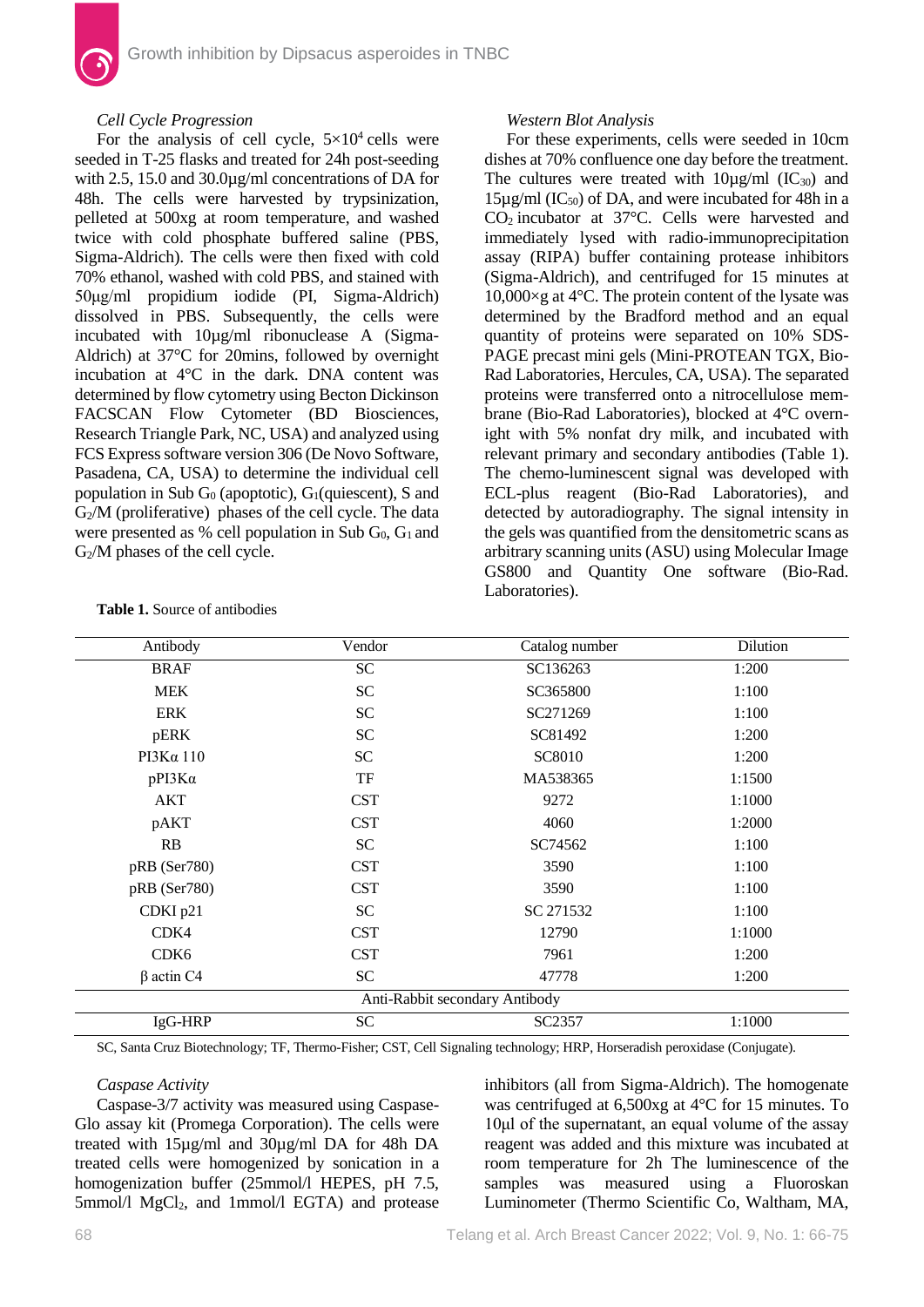

USA). The data were expressed as relative luminescent units (RLU).

*Statistical Analysis* 

 The experiments for dose response, anchorage independent growth, cellular apoptosis and Caspase 3/7 activity were conducted in triplicate. The data were expressed as mean±SD. Statistically significant differences between the control and the multiple treatment groups were determined by one-way analysis of variance and Dunnett's test as a post-hoc test with a threshold of  $\alpha$ =0.05 using the Microsoft Excel 2013 XLSTAT-Base software.

# **RESULTS**

Regarding the dose response of DA, a dose response experiment was conducted on the human breast carcinoma-derived MDA-MB-231 cells which is presented in Figure 1A. The DA treated cells exhibited a dose dependent decrease in % cell viability at the 7-day time point. The data from these experiments were extrapolated to identify  $IC_{25}$  as 2.5  $\mu$ g/ ml, IC<sub>50</sub> as 15 $\mu$ g/ml, and IC<sub>90</sub> as 30 $\mu$ g/ml. In contrast, the dose response of DA on the nontumorigenic triple negative 184-B5 human mammary epithelial cells identified  $IC_{25}$  as 55µg/ml,  $IC_{50}$  as  $70\mu$ g/ml and IC<sub>90</sub> as 126 $\mu$ g/ml.

Concerning the effect of DA on AI growth, the data presented in Figure 1B demonstrate that in response to treatment with the pre-determined concentrations of DA, the number of AI colonies exhibited a progressive decrease. The DA-induced inhibition ranged from 26.1% (P=0.020) to 91.7% (P=0.001), relative to the control group. These data identified  $IC_{50}$  as  $13\mu g/ml$ , and  $IC_{90}$  as 29 $\mu$ g/ml, respectively.



**Figure 1. A:** Effect of DA on cell viability of MDA-MB-231 cells. Cell viability (%) determined at day 7 after seeding of 5.0x10<sup>3</sup> cells. Data are presented as mean ± SD, n=3 per treatment group. DA 10µg/ml(P=0.020). DA 40µg/ml (P=0.001). DA, *Dipsacus asperoides*; SD, standard deviation. **B:** Effect of DA on anchorage independent (AI) colony formation. Colony number determined at day 21 after seeding of  $5.0x10^5$  cells. Data are presented as mean  $\pm$  SD, n=3 per treatment group. DA  $15\mu\text{g/ml}}$  (P=0.020). DA  $30\mu\text{g/ml}}$  (P=0.001). DA, *Dipsacus asperoides*; SD, standard deviation.

With regard to the effect of DA on cell cycle progression, the primary data from the replicate experiments were obtained by flow cytometry. These data are presented as mean and standard deviation in Table 2. Treatment with DA induced a progressive

 $G<sub>2</sub>/M$  phase arrest of about a 71% (P=0.030) for the  $2.5\mu$ g/ml group and about an 86% (P=0.014) for the 15.0µg/ml group, relative to the control group. The status of  $G_2/M$  arrest obtained from one experiment is presented in Figure 2.

| <b>Table 2.</b> Effect of <i>Dispacus asperoides</i> (DA) on cell cycle progression in MDA-MB-231 cells |  |  |
|---------------------------------------------------------------------------------------------------------|--|--|
|---------------------------------------------------------------------------------------------------------|--|--|

| Treatment | Concentration $(\mu g/ml)$ | <b>Table 2.</b> Effect of <i>Disputus uspervities</i> (DA) on cen cycle progression in MDA-MD-25Tecns<br>Cell cycle phase <sup>a</sup> |                |       | $\delta$ Control (% G <sub>2</sub> /M) |
|-----------|----------------------------|----------------------------------------------------------------------------------------------------------------------------------------|----------------|-------|----------------------------------------|
|           |                            | % $G_1$                                                                                                                                | % $G_2/M$      |       |                                        |
| Control   | $\frac{1}{2}$              | $39.9 \pm 2.3$                                                                                                                         | $35.0 \pm 1.9$ |       | $- - - -$                              |
|           | 2.5                        | $30.0 \pm 1.7$                                                                                                                         | $60.0 \pm 2.9$ | 0.030 | $+71.4%$                               |
|           | 15.0                       | $29.8 \pm 1.9$                                                                                                                         | $65.0+2.0$     | 0.014 | $+85.7%$                               |

<sup>a</sup> determined at day 3 post-seeding by FACS assay. Mean ±SD, n=3 per treatment group. Data for % G2/M phase analyzed using ANOVA with Dunnett's post-hoc multiple comparison test.

δ Control, relative to control; DA, *Dipsacus asperoides*; FACS, fluorescence assisted cell sorting; SD, standard deviation; ANOVA, analysis of variance.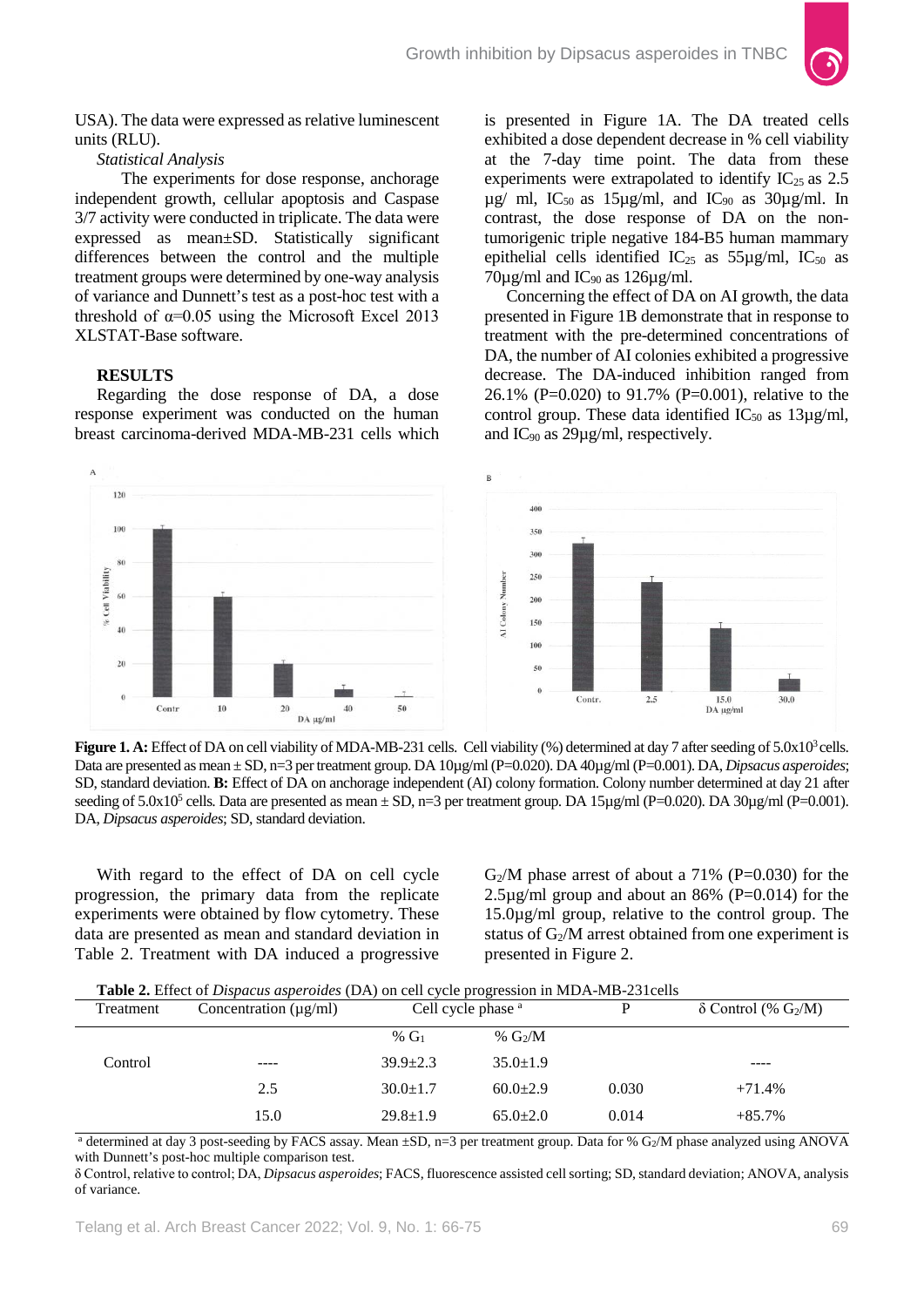

The experiment presented in Figure 3A examined the effect of DA on the expression of selected RAS down-stream effector proteins BRAF, MEK, ERK, and p-ERK. Treatment with  $10\mu g/ml$  DA (IC<sub>30</sub>) and with  $15\mu\text{g/ml DA}$  (IC<sub>50</sub>) for 48h. effectively inhibited the expression of BRAF, p-ERK and MEK in a dosedependent manner, relative to the control group.

The experiment presented in Figure 3B examined the effects of DA on the PI3K/AKT signaling. A 48h treatment with DA resulted in a dose dependent decrease in expression of pPI3K and pAKT, relative to the control group. The experiment presented in Figure 3C examined the effect of DA on the RB signaling pathway. A 48h treatment with DA inhibited the expression of Cyclin D1, CDK4, CDK6 and p-RB in a dose dependent manner, relative to the control group, while the expression of CDKI p21 exhibited a dose dependent increase.



**Figure 3. A.** Effect of DA on the expression of RAS effector proteins. The expression of BRAF, MEK and p-ERK exhibit a DA dose dependent inhibition. DA, *Dipsacus asperoides*. **B.** Effect of DA on AKT/ PI3K signaling. The expression of pAKT and pPI3K exhibit a DA dose dependent decrease in response to treatment with DA. DA, *Dipsacus asperoides*; AKT, protein kinase B; PI3K, phosphoinositide 3 kinase. **C.** Effect of DA on the RB signaling pathway. The expression of pRB, cyclin D1, CDK4 and CDK6 is inhibited, while that of CDKI p21 is increased in response to treatment with DA. DA, *Dipsacus asperoides*; RB; retinoblastoma; CDK; cyclin dependent kinase.

As for the effect of DA on cellular apoptosis, an experiment was conducted which is presented in Figure 4A and 4B. In response to the treatment with DA at the concentrations of  $15\mu g/ml$  and  $30\mu g/ml$ , the sub  $G_0$  (apoptotic cell) population exhibited about a 3.3-fold (P=0.014) to about a 3.6-fold (P=0.001) progressive dose dependent increase, relative to the

control group (Figure 4A). In parallel with the data on apoptotic cell population, caspase 3/7 activity exhibited about a 7-fold increase  $(P=0.001)$  for the 15µg/ml group and about an 8.5-fold increase  $(P=0.005)$  for the 30 $\mu$ g/ml group, relative to the control group (Figure 4B).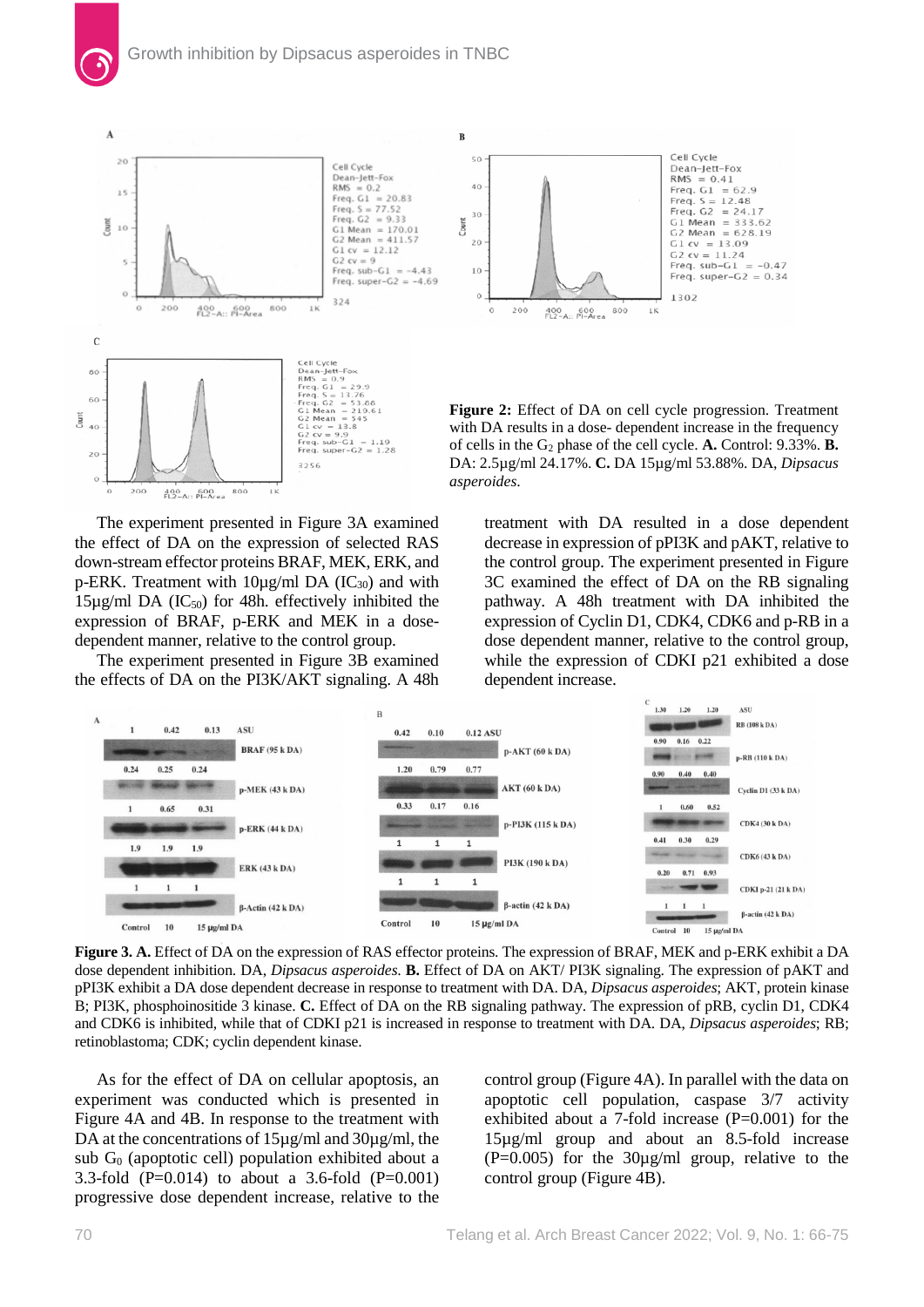

**Figure 4. A.** Effect of DA on the Sub G<sub>0</sub> phase of the cell cycle. Treatment with DA induces a dose dependent increase in the number of cells at the Sub G<sub>0</sub> (apoptotic) phase. Data is presented as mean± SD, n=3 per treatment group. DA 15µg/ml (P=0.014). DA 30µg/ml (P=0.001). DA, *Dipsacus asperoides*; SD, standard deviation. **B.** Effect of DA on Caspase 3/7 activity. Treatment with DA induces a dose dependent increase in the caspase activity. Data are presented as mean±SD, n=3 per treatment group. DA 15µg/ml (P=0.001). DA 30µg/ml (P=0.005). DA, *Dipsacus asperoides*; SD, standard deviation.

# **DISCUSSION**

Treatment of choice for TNBC molecular subtype includes anthracycline/taxol or cisplatin based chemotherapy, or survival pathway based PARP, AKT and m-TOR selective small molecule inhibitor mediated targeted therapy.4,5,20,21 These treatment options are associated with systemic toxicity, acquired tumor resistance and emergence of drug resistant cancer stem cells, leading to therapyresistant disease progression.6,20-22 Published studies on cellular models for Luminal A and TNBC molecular subtypes have provided evidence that several Chinese nutritional herbs with distinct mechanisms of action display growth inhibitory effects.<sup>11-17</sup> The present study utilizes the MDA-MB-231 model for TNBC to examine the growth inhibitory effects of the Chinese nutritional herb DA, and to identify relevant molecular mechanisms for its efficacy.

In traditional Chinese medicine, herbal formulations are often prepared by brewing the herbs in water and the water-soluble extract is provided to patients for oral consumption. Therefore, to simulate the clinical setting, a non-fractionated aqueous extract of DA was used in the present study.

The treatment of the MDA-MB-231 cells with DA produced cytostatic growth arrest and inhibited AI colony formation *in vitro*. AI colony formation represents a specific characteristic of carcinomaderived tumorigenic cells, and, therefore, represents an *in vitro* surrogate marker for *in vivo* tumor growth. Collectively, these data provide evidence that DA effectively inhibits growth and reduces risk for tumor development in the present model. These data are consistent with the effects of several other nutritional herbs in the TNBC model.<sup>16,17</sup> It is notable that compared to the MDA-MB-231 cells, the nontumorigenic 184-B5 cells required substantially higher concentrations of DA to inhibit growth as described in the results section. These observations on distinct growth inhibitory effects on tumorigenic and non-tumorigenic cells provide evidence for a greater sensitivity of the carcinoma derived cells to DA compared to the non-tumorigenic cells.

The experiment designed to examine the effect of DA on the cell cycle progression revealed that treatment with DA induced a progressive arrest of the cells in the  $G_2/M$  phase of the cell cycle. This effect appears to be distinct for DA, since other nutritional herbs, such as *Tabebuia avellandae* (TA) and *Cornus officinalis* (CO), induced  $G_1$  arrest in the present model.16,17 Collectively, these data suggest that the selected nutritional herbs affect distinct phases of cell cycle progression. It is notable that DA-induced  $G_2/M$ arrest is similar to that of the chemotherapeutic agent taxol which also affects  $G_2/M$  phase and functions as a potent mitotic inhibitor.23,24

The experiment to examine the effect of DA on cellular apoptosis provided evidence that treatment with DA increased the cell population in the sub  $G_0$ (apoptotic) phase of the cell cycle and also increased the pro-apoptotic caspase 3/7 activity. These data, taken together, provide plausible mechanistic leads to suggest that DA may induce cellular apoptosis in the present TNBC model. Furthermore, these data provide a basis for future investigations into identifying relevant pathways and susceptible molecular targets that may be responsible for induction of cellular apoptosis.

Cell survival pathway relevant to the oncogenic RAS isoforms results in hyper-proliferation that is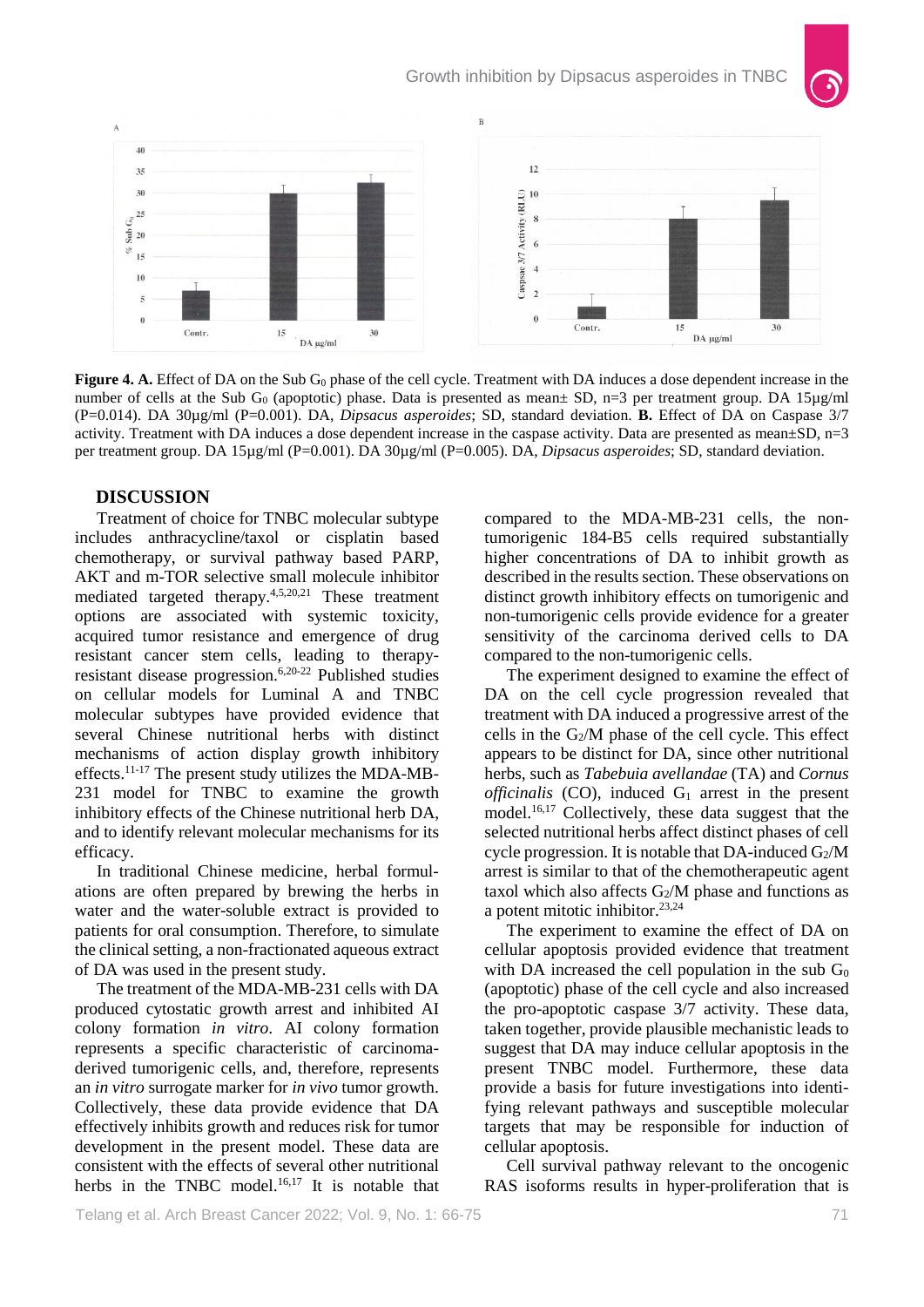predominantly effective via Raf/MEK/ERK signaling axis, and represents a prominent driver of tumorigenesis. $25-29$  The experiment designed to examine the effect of DA on the downstream effectors of RAS signaling pathway clearly demonstrated that DA at the cytostatic concentrations specifically inhibits the expression of BRAF, MEK and pERK, while that of total ERK remains essentially unaltered. This observation raises the possibility that DA treatment may result in functional inhibition of ERK signaling, rather than ERK synthesis.

It is generally accepted that the RAS effector signaling together with the PI3Kα/Akt/m-TOR pathways represent major survival pathways in breast cancer cells.25 These pathways are susceptible to small molecule inhibitors and exhibit demonstrable clinical efficacy. 4,5,20,21 Specifically, down-stream effectors BRAF, MEK and ERK represent more effective targets for selective small molecule inhibitors of oncogenic functions of RAS, since the gain of function oncogenic RAS remains essentially an intractable pharmacologic target. However, recent evidence on the efficacy of mutant RAS selective small molecule inhibitor suggests that downregulation of RAS-mediated MAPK signaling is due to the persistence of GDP bound Ras-p21.29

The survival pathways are activated in cisplatin resistant TNBC cells,<sup>30</sup> and targeting these signaling pathways results in enhanced efficacy of the first-line treatment options for chemotherapy.<sup>31,32</sup> Present data on the effect of DA on the survival pathways via inhibition of pPI3K and pAKT indicate that DA affects phosphorylation/activation of these signaling molecules, and provide mechanistic leads for the efficacy of a nontoxic nutritional herb against survival of chemotherapy resistant TNBC. Consistent with this interpretation, published evidence suggests that an extract from the rosemary herb inhibits proliferation and survival via inhibition of phosphorylation- /activation of AKT and mTOR signaling in the MDA-MB-231 model.<sup>33</sup> It is also notable that agents that regulate the PI3K/AKT signaling pathway frequently exhibit PI3K/AKT independent regulation of the mTOR/mTORC1 axis.<sup>34,35</sup> Thus, the present data provide novel clinically translatable mechanistic leads for the effect of DA on the RAS, PI3Kα and AKT signaling. Additional studies to evaluate the specificity and sensitivity of DA for these mechanistic leads and investigations on the mTOR signaling pathway should provide a scientifically robust basis for future studies aimed at identifying susceptible mechanistic pathways and molecular targets for the inhibitory efficacy of DA.

Tumor suppressive function of RB via Cyclin D1- CDK4/CDK6- pRB-E2F pathway is frequently compromised in the TNBC subtype.20,21 In this pathway, cyclin-dependent kinase inhibitors (CDKI)  $p16^{INK4}$ ,  $p21^{cip1/Wafl}$  and  $p27^{Kip1}$  as well as cyclin D<br>represent functionally important signaling represent functionally important signaling molecules.36-41 The data on the effects of DA on RB signaling pathway revealed that the treatment with DA resulted in a dose dependent inhibition in cyclin D1, CDK4, CDK6 and p-RB. In contrast, the expression of CDKI p21<sup>cip1/waf1</sup> increased depending on the concentration of DA. Previously presented preliminary data, <sup>42</sup> together with the present data provide evidence for mechanistic leads that RAS, PI3K/AKT and RB signaling pathways may represent relevant molecular targets for the efficacy of DA in the present model system, and that DA functions as a natural inhibitor of these pathways.

Regarding the role of various CDKIs, published evidence suggests sequestering of  $p21^{\text{cip1/waf1}}$  and  $p27<sup>Kip1</sup>$  via the physiologically relevant non-catalytic function of cyclin D1-CDK4/CDK6 complex.<sup>37,39,41</sup> Thus, increased p21 expression may suggest involveement of its sequestering. In this context, it is also noteworthy that anti-proliferative and pro-apoptotic effects of gallic acid involves up-regulation of the p38 mitogen activated protein kinase /p21/p27 axis in the MDA-MB-231 model, <sup>43</sup> and that benzofuran derivatives induce apoptosis via upregulation of  $p21^{\text{cip1/waf1}}$ in the breast cancer models independent of their p53 status.44

The present cellular model for TNBC represented by the MDA-MB-231 cell line expresses TP53R280K gain of function mutation and exhibits enhanced survival via up-regulated migration and invasion of the cells, indicating p53 as a putative therapeutic target.45,46 CDKI p21 is commonly associated with the tumor suppressive function of wild type *p53*. Thus, up-regulation of  $p21^{cip1/waf1}$  by DA in  $p53$  mutant MDA-MB-231 cells is intriguing. However, upregulation of  $p21^{\text{cip1/waf1}}$  in TNBC models by Gallic acid, <sup>43</sup> and benzofuran, <sup>44</sup> suggests that similar to these agents, DA may also function independently of mutant *p53*. Consistent with this interpretation, the naturally occurring quinone, β-lapachone exhibits growth inhibitory efficacy via inhibition of RB phosphorrilation and upregulation of  $p21^{\text{cip1/waf1}}$  independent of *p53* status in human prostate cancer cells. <sup>47</sup> Collectively, these lines of evidence provide a plausible interpretation of the present data and may identify additional functional leads for the efficacy of DA.

Small molecule inhibitors for CDK4/6 in combination with aromatase inhibitors have provided evidence for clinical efficacy in estrogen receptor positive, human epidermal growth factor receptor negative advanced breast cancer.48-50 In addition, recent evidence has demonstrated the efficacy of CDK4/6 inhibitor palbociclib (brand name Ibrance, Pfizer) in cellular models for TNBC,<sup>51</sup> and expression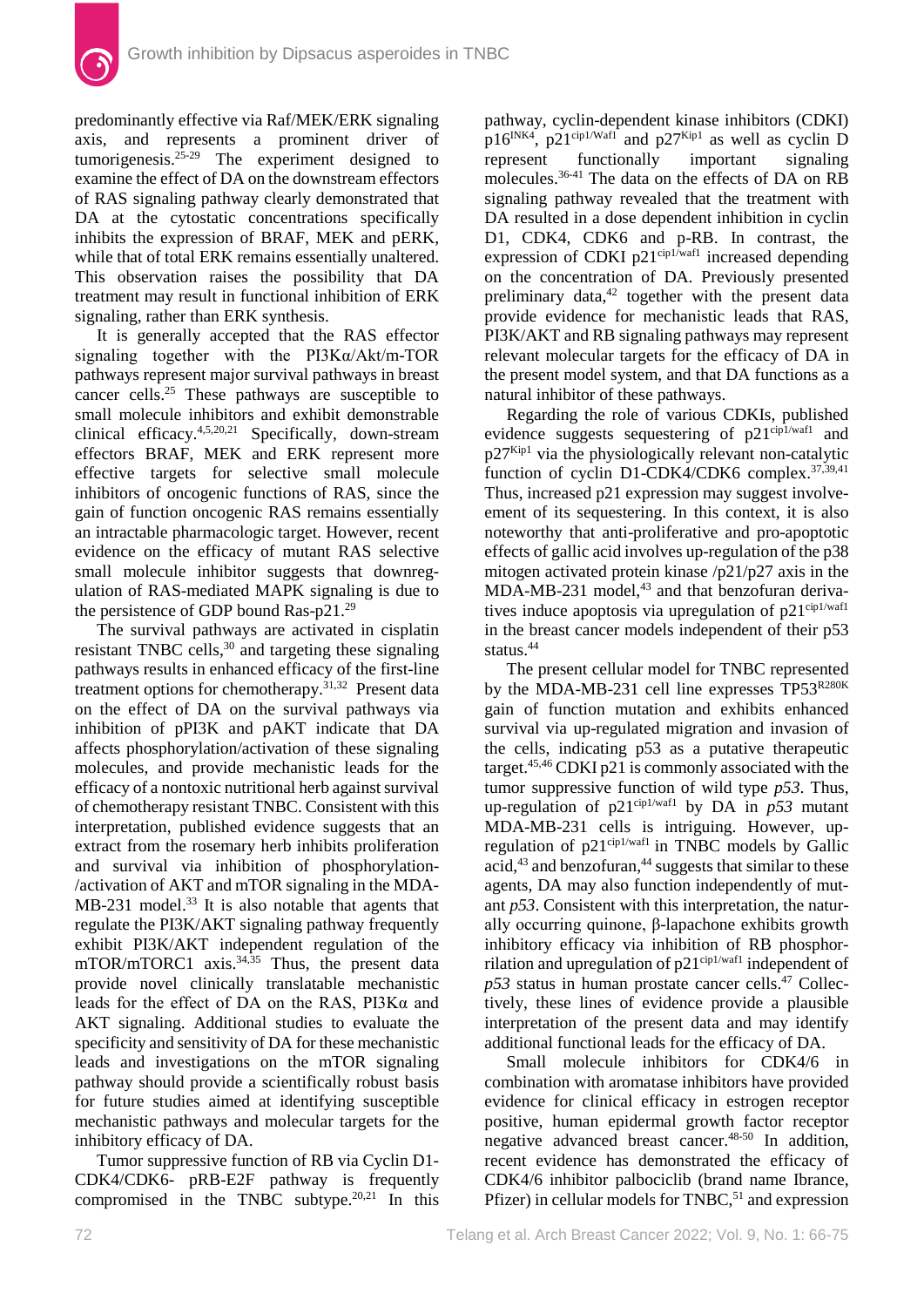

of EGFR and RB has been associated with enhanced efficacy of a combination of EGFR inhibitor Erlotinib and CDK4/6 inhibitor palbociclib in TNBC.<sup>52</sup> Another CDK4/6 inhibitor, ribociclib (brand name Kisqali, Novartis) exhibits anti-proliferative and proapoptotic effects on the MDA-MB-231 model by inhibiting the CDK4/6-cyclinD-RB-E2F pathway,<sup>53</sup> and CDK4/6 inhibition in combination with PI3Kα inhibition significantly increases cell cycle arrest and cellular apoptosis in several TNBC models.<sup>54</sup> However, acquired resistance to CDK4/6 inhibitors,<sup>55</sup> emphasizes identification of therapeutic alternatives. In this context, DA mediated inhibition of CDK4/6 in the present study identifies a novel mechanistic link for its efficacy in TNBC.

# **CONCLUSION**

In conclusion, the present data have provided evidence for growth inhibitory efficacy of DA functioning via RAS, PI3K, AKT and RB signaling pathways in the present model for TNBC. In this context, it is conceivable that the non-fractionated aqueous extract from DA may contain multiple watersoluble constituents that are likely to be effective via

#### **REFERENCES**

- 1. American Cancer Society-Facts & Figures 2021. Atlanta: American Cancer Society, 2021. Available at: https://www.cancer.org/content/dam/cancerorg/research/cancer-facts-and-statistics/annualcancer-facts-and-figures/2021/cancer-facts-andfigures-2021.pdf
- 2. Sorlie T, Perou CM, Tibshirany R, Aas T, Geisler S, Johnsen H, et al. Gene expression patterns of breast carcinomas distinguish tumor subclasses with clinical implications. Proc. Natl. Acad. Sci. USA. 2001; 98: 10869-10874. doi: 10.1073/pnas.191367098.
- 3. Baselga J, Swain SM. Novel anti-cancer agents: Revisiting ERBB2 and discovering ERBB3. Nat. Rev. Cancer. 2009; 9: 463-475. doi: 10.1038/nrc 2656.
- 4. Dinh P, Satirou C, Piccart MJ. The evaluation of treatment strategies: Aiming at the target. Breast. 2007; 16 (suppl. 2): S10-S16. doi: 10.1016/j. breast. 2007.07.032
- 5. Anders CK, Winer EP, Ford JM, Dent R, Silver DP, Sledge GW, et al. Poly (ADP-ribose) inhibition: Targeted therapy for triple negative breast cancer. Clin. Cancer Res. 2010; 16: 4702-4710. doi: 10.1158/1078-0432.CCR-10-0939.
- 6. Dean M, Fojo T, Bates S. 2005; Tumor stem cells and drug resistance. Nat. Rev. Cancer. 2005; 5: 275-284. doi: 10.1038/nrc 1590.
- 7. Tindle HA, Davis RB, Phillips RL, Eisenburg DM. Trends in the use of complementary and alternative medicines by US adults: 1997-2002. Altern. Ther. Health Med. 2005; 11: 42-49. doi: Not available.

synergistic interaction. Thus, it is not possible to ascribe the growth inhibitory effect to a specific bioactive agent. This study validated a facile mechanism-based experimental approach to evaluating the efficacy of nutritional herbs as testable alternatives in chemo-endocrine therapy resistant breast cancer for secondary prevention/therapy. Furthermore, the present study provided a scientifically robust rationale for future research directions involving *in vivo* investigations on tumors developed from the xeno-grafted TNBC cells where the status of the relevant molecular pathways may identify mechanistic targets for anti-tumorigenic efficacy of nutritional herbs.

# **ACKNOWLEDGEMENTS**

This research was supported by philanthropic contributions to the American Foundation for Chinese Medicine from the Randall and Barbara Smith Foundation, and the Sophie Stenbeck Family Foundation.

#### **CONFLICT OF INTEREST**

The authors declare that there is no conflict of interest.

- 8. Molassiotis A, Scott JA, Kearney A, Kearney N. Complementary and alternative medicine use in breast cancer patients in Europe. Support Care Cancer. 2006; 14: 260-267. doi: 10.1007/sco520- 005-0883-7.
- 9. Hyler LK, Chin S, Chui BK: The use of complementary and alternative medicine among patients with locally advanced breast cancer: A descriptive study. BMC Cancer. 2006; 6: 39-46. doi: Not available.
- 10. Ye L, Jia Y, Ji KE, Saunders AJ, Xue K, Ji J, et al. Traditional Chinese medicine in the prevention and treatment of breast cancer and cancer metastasis. Oncol. Lett. 2015; 10: 1240-1250. doi: 10.3892/ol.2015.3459.
- 11. Mukherjee B, Telang N, Wong GYC. Growth inhibition of estrogen receptor positive human breast cancer cells by Taheebo from the inner bark of Tabebuia avellandae tree. Int. J. Mol. Med. 2009; 24: 253-260. doi: 10.3892/ijmm.00000228.
- 12. Li G, Sepkovic DW, Bradlow HL, Telang NT, Wong GYC: Lycium barbarum inhibits growth of estrogen receptor positive human breast cancer cells by favorably altering estradiol metabolism. Nutrition & Cancer. 2009; 61: 408-414. doi: 10.1080/0163558082585952.
- 13. Telang NT, Li G, Sepkovic DW, Bradlow HL, Wong GYC. Anti-proliferative effects of Chinese herb Cornus officinalis in a cell culture model for estrogen receptor positive clinical breast cancer. Mol. Med. Rep. 2012; 5: 22-28. doi: 10.3892/mmr.2011.617.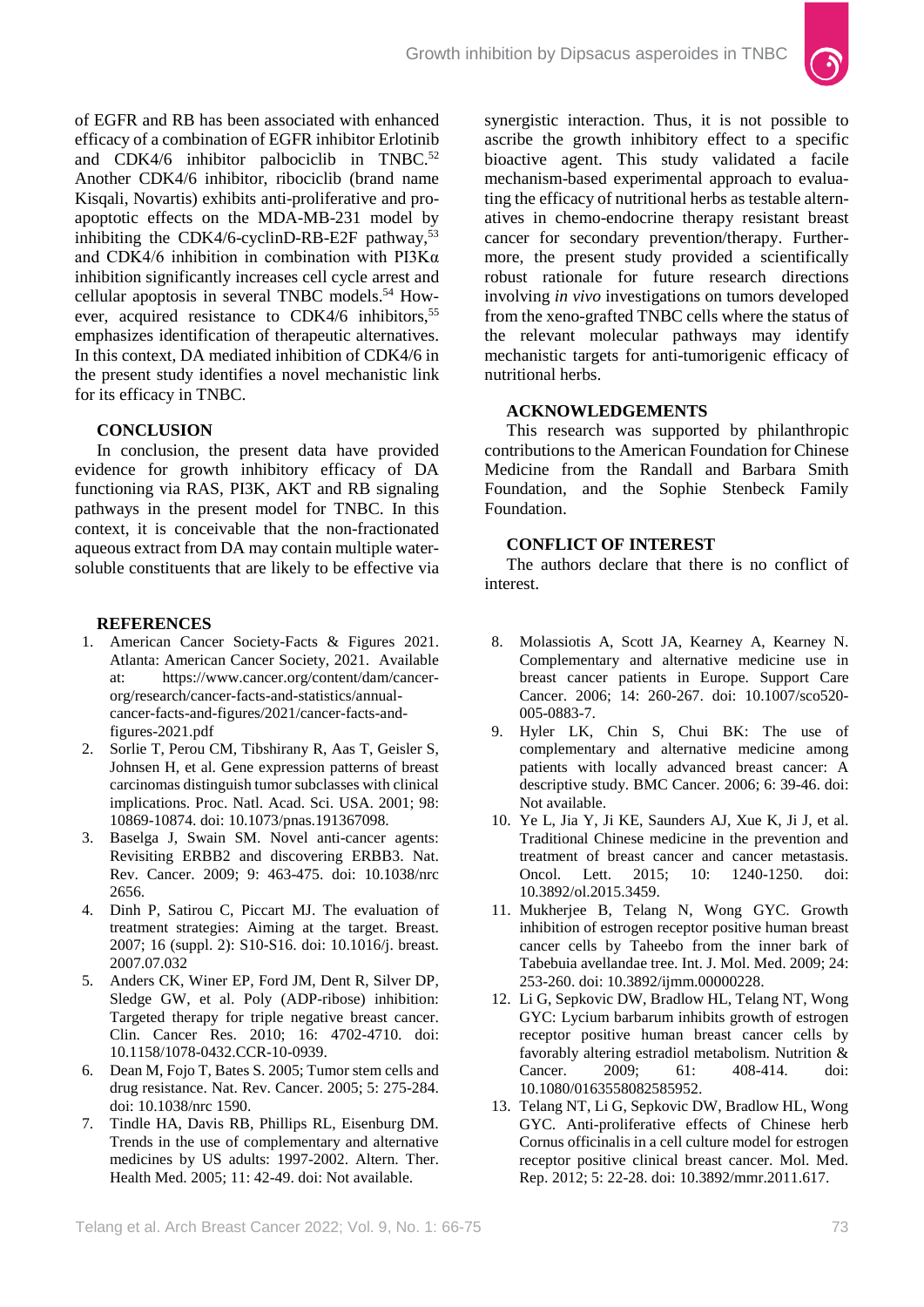- 14. Telang N, Li G, Sepkovic D, Bradlow HL, Wong GYC. Comparative efficacy of extracts form Lycium barbarum bark and fruit on estrogen receptor positive human mammary carcinoma MCF-7 cells. Nutrition & Cancer. 2014; 66: 278-284. doi: 10.1080/01635581.2014.864776.
- 15. Telang N, Li G, Katdare M, Sepkovic D, Bradlow L, Wong GYC. Inhibitory effects of Chinese nutritional herbs in isogenic breast carcinoma cells with modulated estrogen receptor function. Oncol. Lett. 2016; 12: 3949-3957. doi: 10.3892/ol.2016.5197.
- 16. Telang NT, Nair HB, Wong GYC. Growth inhibitory efficacy of Tabebuia avellanedae in a model for triple negative breast cancer. Arch. Breast Cancer 2021; 8: 203-209. doi: 10.32768/abc.202183203-209.
- 17. Telang N, Nair HB, Wong GYC. Growth inhibitory efficacy of Cornus officinalis in a cell culture model for triple negative breast cancer. Oncol. Letts. 2019; 17: 5261-5266. doi: 10.3892/ol.2019.10182.
- 18. Neve RM, Chin K, Fridyand J, Yeh J, Baehner FL, Fevr T, et al. A collection of breast cancer cell lines for the study of functionally distinct cancer subtypes. Cancer Cell. 2006; 10: 515-527. doi: 10.1016/jccr.2006.10.008.
- 19. Subik K, Lee J-F, Baxter L, Strzepak T, Costello D, Crowley P, et al. Expression patterns of ER, PR, HER2, CK5/6, EGFR, Ki67 and AR by immuonohistochemical analysis in breast cancer cell lines. Breast Cancer (Aukl.) 2010; 4: 35-41. doi: Not available.
- 20. Hudis CA, Gianni L. Triple negative breast cancer: An unmet medical need. Oncologist Suppl. 2011; 1: 1-11. doi: 10.1634/theoncologist.2011-s1-01.
- 21. Lin NU, Vanderplast A, Hughes ME, Theriault RL, Edge SB, Wong U-N, et al. Clinico-pathologic features, patterns of recurrence and survival among women with triple negative breast cancer in the National Comprehensive Cancer Network. Cancer. 2012; 218: 5463-5472. doi: 10.1002/cncr.27581.
- 22. Telang N. Putative cancer initiating stem cells in cell culture models for molecular subtypes of clinical breast cancer. 2015; Oncol. Lett. 10: 3840-3846. doi: 10.3892/ol.2015.3780.
- 23. Cortes J, Baselga J. Targetting the microtubules in breast cancer beyond taxanes: the epothilones. Oncologist. 2007; 12: 271-280. doi: 10.1634/theoncologist.12-3-271.
- 24. Thomas G, Sreeja JS, Gireesh KK, Gupta H, Manna TK. +TIP EB1 downregulates paclitaxel-induced proliferation inhibition and apoptosis in breast cancer cells through inhibition of paclitaxel binding to microtubules. Int. J. Oncol. 2015; 46: 133-146. doi: 10.3892/ijo.2014.2701.
- 25. Mirzoeva OK, Das D, Heiser LM, Bhattacharya S, Sivak D, Gendelman R, et al.Basal subtype and MAPK/ERK kinase (MEK)-phosphoinositide 3 kinase feedback signaling determine susceptibility of breast cancer cells to MEK inhibition. Cancer Res. 2009; 69: 565-572. doi: 10.1158/0008-5472.CAN-08-3389.
- 26. Collisson EA, Trejo CL, Silvo JM, Gu S, Karkola JE, Heiser LM, et al. A central role of RAF-MEK-ERK signaling in genesis of pancreatic ductal adenocarcinoma. Cancer Discov. 2012; 2: 685-693. doi: 10.1158/2159-8290.CD-11-0347.
- 27. Nussinov R, Tsai C-J, Jang H. Oncogenic Ras isoforms signaling specificity at the membrane. Cancer Res. 2018; 78: 593-602. doi: 10.1158/0008- 5472.CAN-17-2727.
- 28. Yaeger R, Solit DB. Overcoming adaptive resistance to KRAS inhibitors through vertical pathway targeting. Clin. Cancer Res. 2020; 26: 1538-1540. doi: 10.1158/1078-0432.CCR-19-4060.
- 29. Ryan MB, Face de la Cruz F, Phat S, Meyers DT, Wong E, Shahzade HA, et al. Vertical pathway inhibition overcomes adaptive feedback resistance to KRAS G12c inhibition. Clin. Cancer Res. doi; Not available. PMID: 31776128.
- 30. Gohr K, Hamacher A, Engelke LH, Kassak MU. Inhibition of PI3K/AKT/mTOR overcomes cisplatin resistance in the triple negative breast cancer cell line HCC38. BMC-Cancer. 2017; 17: 711. doi: 10.1186/s 12885-017-3695-5.
- 31. Massihnia D, Galvano A, Fanale D, Perez A, Casiglia M, Incorvaia L, et al. Triple negative breast cancer: Shedding light on to the role of PI3K/AKT/mTOR pathway. Oncotarget. 2016; 7: 60712-60722. doi: 10.18632/oncotarget.10858.
- 32. Costa RLB, Han HS, Gradishar WJ. Targeting the PI3K/AKT/mTOR pathway in triple negative breast cancer: A review. Breast Cancer Res. Treat. 2018; 169: 397-406. doi: 10.1007/s10549-018-4697-Y.
- 33. Jaglanian A, Tsiani E. Rosemary extract inhibits proliferation, survival, AKT, and mTOR signaling in the triple negative breast cancer cells. Int. J. Mol. Sci. 2020; 21: 810. doi: 10.3390/ijms21030810.
- 34. Memmott RM, Dennis PA. Akt-dependent andindependent mechanisms of mTOR regulation in cancer. Cell Signal. 2009; 21: 656-664. doi: 10.1016/j.cellsig.2009.01.004.
- 35. Jegg AM, Ward TM, Iorns E, Hoe N, Zhou J, Liu X, et al. PI3K independent activation of mTORC1 as a target in lapatinib-resistant ERBB2 + breast cancer cells. Breast Cancer Res. Treat. 2012; 136: 683-692. doi: 10.1007/s10549-012-2252-9.
- 36. Cox LA, Chen G, Lee EY. Tumor suppressor genes and their role in breast cancer. Breast Cancer Res. Treat. 1994; 32: 19-38. doi: 10.1007/BF00666203.
- 37. Burkhart DL, Sage J. Cellular mechanisms of tumor suppression by the retinoblastoma gene. Nat. Rev. Cancer. 2008; 8: 671-682. doi: 10.1038/nrc 2399.
- 38. Bosco EE, Knudson ES. RB in breast cancer: At the crossroads of tumorigenesis and treatment. Cell Cycle. 2007; 6: 667-671. doi: 10.4161/cc.6.6.3988.
- 39. Sherr CJ, Roberts JM. CDK inhibitors: positive and negative regulators of G1 phase progression. Genes & Dev. 1999; 13: 1501-1512. doi: 10.1101/gad.13.12.1501.
- 40. Musgrove EA, Caldon CE, Barraclough J, Stone A, Sutherland RL. Cyclin D as a therapeutic target in